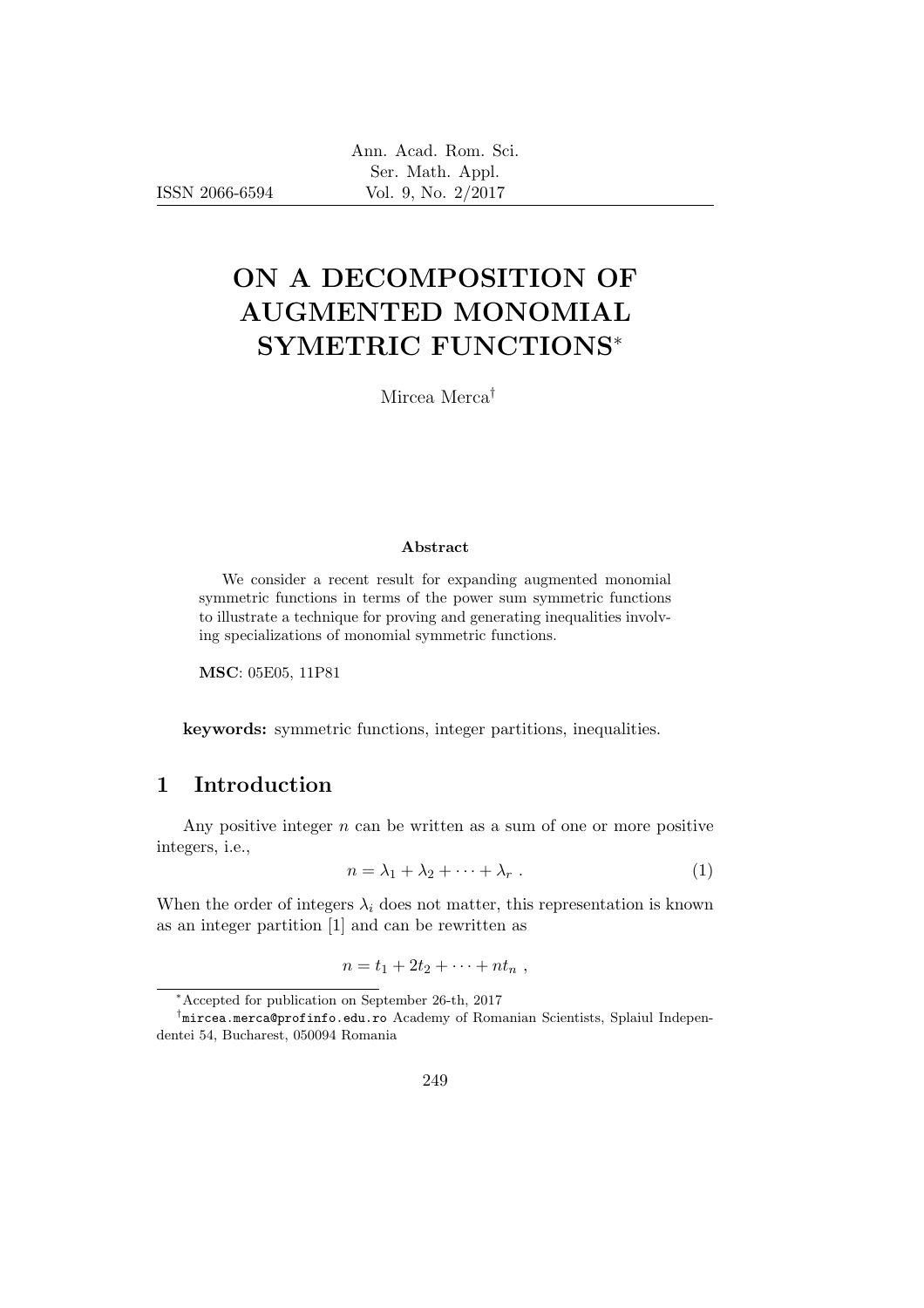where each positive integer  $i$  appears  $t_i$  times. In order to indicate that

 $\lambda = [\lambda_1, \lambda_2, \dots, \lambda_r]$  or  $\lambda = [1^{t_1} 2^{t_2} \dots n^{t_n}]$ 

is an integer partition of n, we use the notation  $\lambda \vdash n$ .

Let  $\lambda = [\lambda_1, \lambda_2, \ldots, \lambda_k]$  be a partition with  $k \leq n$ . Being given a set of variables  $\{x_1, x_2, \ldots, x_n\}$ , the monomial symmetric function

$$
m_{\lambda}=m_{[\lambda_1,\lambda_2,\ldots,\lambda_k]}(x_1,x_2,\ldots,x_n)
$$

on these variables is the sum of monomial  $x_1^{\lambda_1} x_2^{\lambda_2} \cdots x_k^{\lambda_k}$  and all distinct monomials obtained from it by a permutation of variables. For instance, with  $\lambda = [2, 1, 1]$  and  $n = 4$ , we have:

$$
m_{[2,1,1]} = x_1^2 x_2 x_3 + x_1 x_2^2 x_3 + x_1 x_2 x_3^2 + x_1^2 x_2 x_4 + x_1 x_2^2 x_4 + x_1 x_2 x_4^2
$$
  
+ 
$$
x_1^2 x_3 x_4 + x_1 x_3^2 x_4 + x_1 x_3 x_4^2 + x_2^2 x_3 x_4 + x_2 x_3^2 x_4 + x_2 x_3 x_4^2.
$$

In particular, when  $\lambda = [k]$ , we have the kth power sum symmetric function  $p_k = p_k(x_1, x_2, \ldots, x_n)$ , i.e.,

$$
m_{[k]} = p_k = \sum_{i=1}^n x_i^k.
$$

In every case  $p_0(x_1, x_2, \ldots, x_n) = n$ . Proofs and details about monomial symmetric functions can be found in Macdonald's book [2].

For each partition

$$
\lambda = [\lambda_1, \lambda_2, \dots, \lambda_k] = [1^{t_1} 2^{t_2} \cdots r^{t_r}],
$$

with  $k \leq n$ , the augmented monomial symmetric function

$$
\tilde{m}_{\lambda} = \tilde{m}_{[\lambda_1, \lambda_2, \ldots, \lambda_k]}(x_1, x_2, \ldots, x_n)
$$

is defined by

$$
\tilde{m}_{\lambda} = t_1! t_2! \cdots t_r! \cdot m_{\lambda} .
$$

Recently, we introduced in [4, Theorem 1] a simple recursive formula for the expansion of the augmented monomial symmetric functions into power sum symmetric functions, i.e.,

$$
\tilde{m}_{[\lambda_1, \lambda_2, \dots, \lambda_k]} = p_{\lambda_k} \cdot \tilde{m}_{[\lambda_1, \lambda_2, \dots, \lambda_{k-1}]} - \sum_{i=1}^{k-1} \tilde{m}_{[\lambda_1, \dots, \lambda_{i-1}, \lambda_i + \lambda_k, \lambda_{i+1}, \dots, \lambda_{k-1}]} , (2)
$$

where  $\tilde{m}$  and p are functions of n variables,  $n \geq k$ .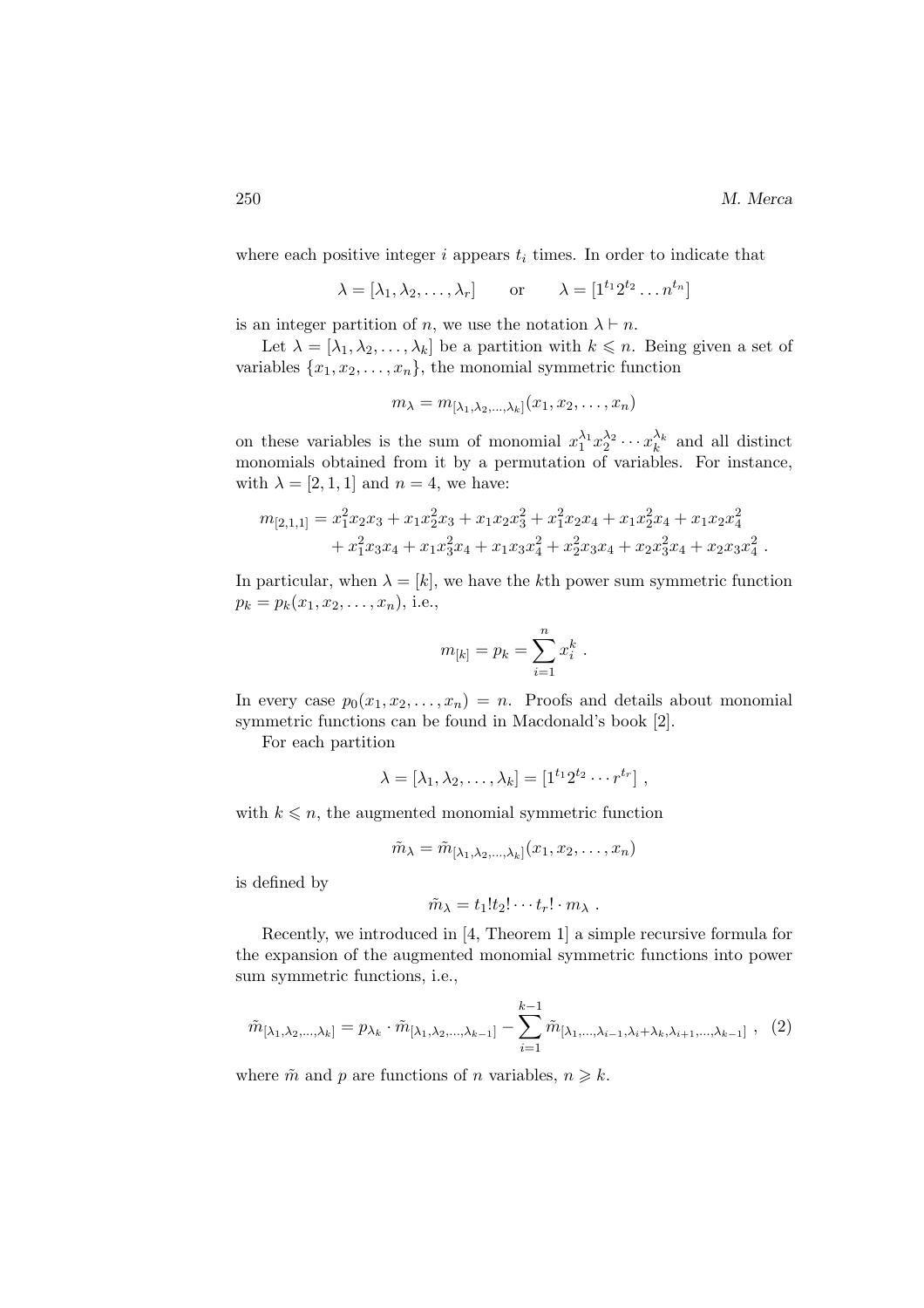Decomposition of monomial functions 251

**Example 1.** Replacing  $k$  by 2 in (2), we get

$$
\tilde{m}_{[\lambda_1,\lambda_2]} = p_{\lambda_1} p_{\lambda_2} - p_{\lambda_1+\lambda_2} . \tag{3}
$$

Then, for  $k = 3$ , we obtain

$$
\tilde{m}_{\left[\lambda_1,\lambda_2,\lambda_3\right]} = p_{\lambda_3} \cdot \tilde{m}_{\left[\lambda_1,\lambda_2\right]} - \tilde{m}_{\left[\lambda_1+\lambda_3,\lambda_2\right]} - \tilde{m}_{\left[\lambda_1,\lambda_2+\lambda_3\right]} \tag{4}
$$

 $By (3) and (4), we deduce that$ 

$$
\tilde{m}_{[\lambda_1,\lambda_2,\lambda_3]} = p_{\lambda_1}p_{\lambda_2}p_{\lambda_3} - p_{\lambda_1}p_{\lambda_2+\lambda_3} - p_{\lambda_2}p_{\lambda_1+\lambda_3} - p_{\lambda_3}p_{\lambda_1+\lambda_2} + 2p_{\lambda_1+\lambda_2+\lambda_3}.
$$

In this paper, we consider (2) in order to derive some inequalities involving specializations of monomial symmetric functions.

## 2 Main results

In this section, we illustrate a technique for proving and generating inequalities involving specializations of monomial symmetric functions based on (2).

**Theorem 1.** Let  $x_1, x_2, \ldots, x_n$  be positive real numbers,  $n > 1$ . If k, p and q are positive integers such that  $k < n$ , then

$$
\frac{n}{n-k}m_{[p,q^k]}\leqslant m_{[p]}m_{[q^k]}\leqslant \frac{n}{k}m_{[p+q,q^{k-1}]},\quad p\neq q,
$$

and

$$
\frac{n(k+1)}{n-k}m_{[p^{k+1}]}\leqslant m_{[p]}m_{[p^{k}]}\leqslant \frac{n}{k}m_{[2p,p^{k-1}]},
$$

where m are monomials symmetric functions in  $x_1, x_2, \ldots, x_n$ .

Proof. We start with the following identity

$$
\tilde{m}_{[p,q^k]} = \tilde{m}_{[p]} \tilde{m}_{[q^k]} - k \tilde{m}_{[p+q,q^{k-1}]},
$$

that is a very special case of (2). This identity can be rewritten as

$$
m_{[p,q^k]} + m_{[p+q,q^{k-1}]} = m_{[p]} m_{[q^k]}.
$$
\n(5)

For  $p \neq q$ , according to Muirhead's inequality [3, p. 87], we have

$$
\frac{m_{[p,q^k]}}{\binom{n}{1,k,n-k-1}} \leqslant \frac{m_{[p+q,q^{k-1}]}}{\binom{n}{1,k-1,n-k}},\tag{6}
$$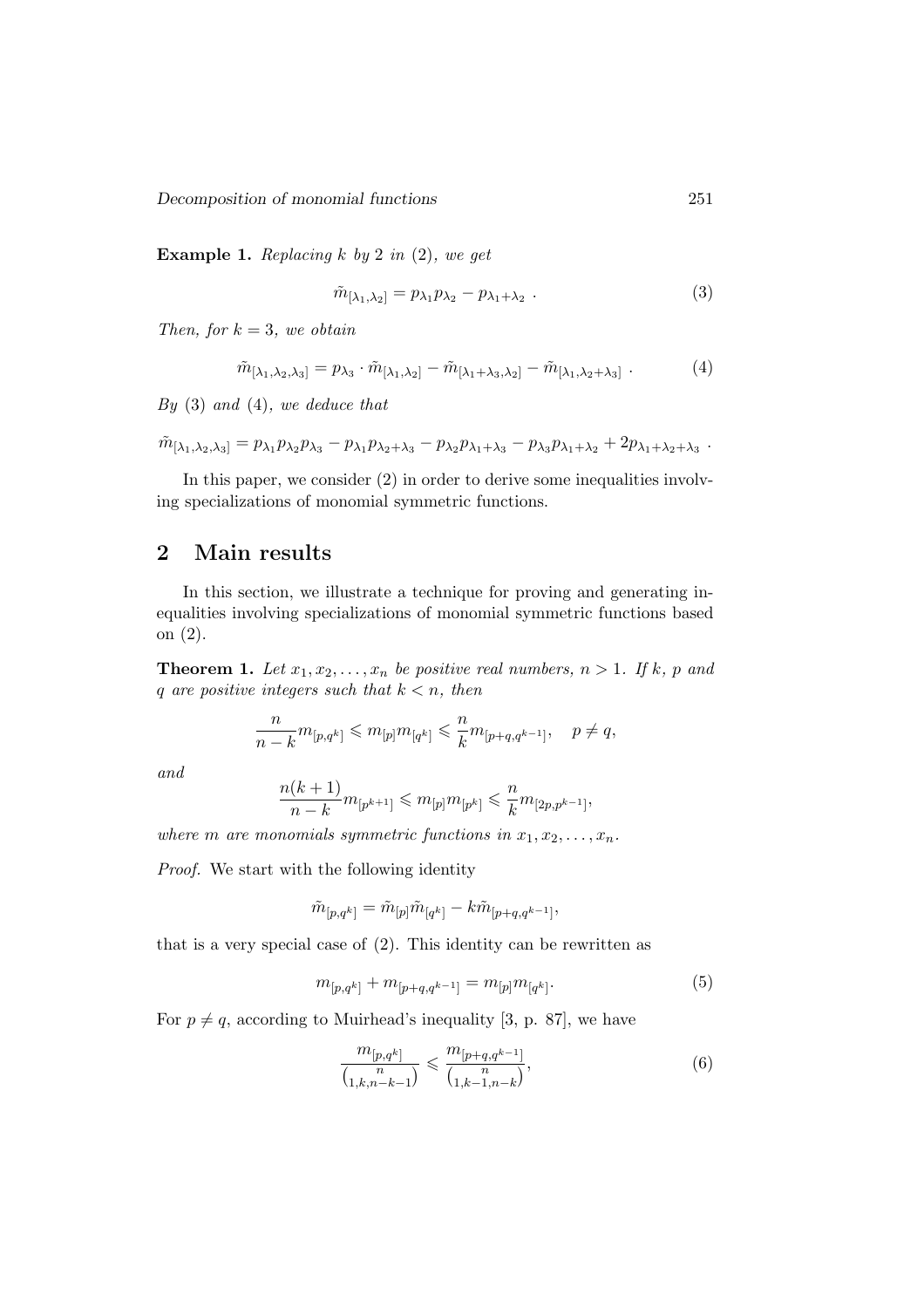where the usual symbol for the multinomial coefficient has been used. On the other hand, the case  $p = q$  is given by

$$
\frac{m_{[p^{k+1}]}}{\binom{n}{k+1, n-k-1}} \leqslant \frac{m_{[2p, p^{k-1}]}}{\binom{n}{1, k-1, n-k}}.\tag{7}
$$

By  $(5)-(7)$ , we arrive at our inequalities.

**Corollary 1.** Let  $x_1, x_2, \ldots, x_n$  be positive real numbers,  $n > 1$ . Then

$$
\frac{n}{n-1} \sum_{1 \leq i < j \leq n} \left( x_i^p x_j^q + x_i^q x_j^p \right) \leq \left( \sum_{i=1}^n x_i^p \right) \left( \sum_{i=1}^n x_i^q \right) \leq n \sum_{i=1}^n x_i^{p+q},
$$

where p and q are positive integers.

This corollary is the case  $k = 1$  in Theorem 1. In addition, for  $p = q$  we obtain the following Maclaurin's inequality

$$
\frac{m_{[1]}}{\binom{n}{1}} \geqslant \sqrt{\frac{m_{[1^2]}}{\binom{n}{2}}}
$$

and the AM-QM inequality

$$
\frac{m_{[1]}}{n}\leqslant \sqrt{\frac{m_{[2]}}{n}}.
$$

**Theorem 2.** Let  $x_1, x_2, \ldots, x_n$  be positive real numbers,  $n > 2$ . If k, p, q and r are positive integers such that  $k < n - 1$ ,  $p > q$  and  $r \notin \{p, q, p - q\}$ , then

1.  $\frac{n-1}{k}m_{[r+q,p,q^{k-1}]}+m_{[r+p,q^k]}\geqslant m_{[r]}m_{[p,q^k]},$ 2.  $m_{[r,p,q^k]} + (k+1)m_{[r+p,q^k]} \geq m_{[r]}m_{[p,q^k]},$ 3.  $\frac{n-1}{n-k-1}m_{[r,p,q^k]} + m_{[r+p,q^k]} \leqslant m_{[r]}m_{[p,q^k]},$ 

$$
4. \ \ m_{[r,p,q^k]} + \tfrac{k+1}{k} m_{[r+q,p,q^{k-1}]} \leqslant m_{[r]} m_{[p,q^k]},
$$

where m are monomials symmetric functions in  $x_1, x_2, \ldots, x_n$ .

**Theorem 3.** Let  $x_1, x_2, \ldots, x_n$  be positive real numbers,  $n > 2$ . If k, p, q and r are positive integers such that  $k < n - 1$ ,  $p < q$  and  $r \notin \{p, q, q - p\}$ , then

 $\Box$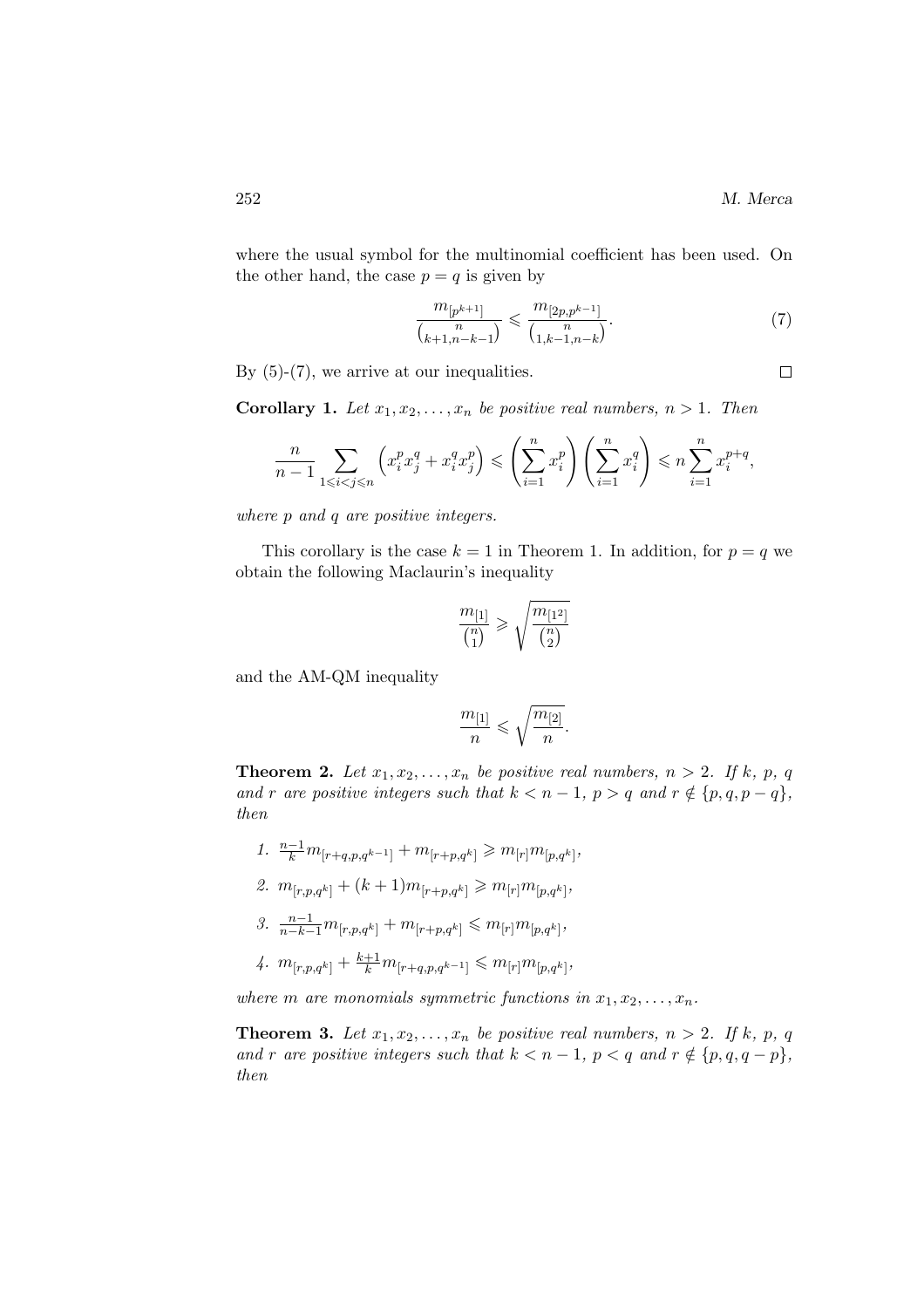1. 
$$
m_{[r+q,p,q^{k-1}]} + (n-k)m_{[r+p,q^k]} \geq m_{[r]}m_{[p,q^k]},
$$

- 2.  $m_{[r,p,q^k]} + \frac{k+1}{k} m_{[r+q,p,q^{k-1}]} \geq m_{[r]} m_{[p,q^k]},$
- 3.  $\frac{n-k}{n-k-1}m_{[r,p,q^k]} + m_{[r+q,p,q^{k-1}]}$  ≤  $m_{[r]}m_{[p,q^k]}$ ,

4. 
$$
m_{[r,p,q^k]} + (k+1)m_{[r+p,q^k]} \leq m_{[r]}m_{[p,q^k]},
$$

where m are monomials symmetric functions in  $x_1, x_2, \ldots, x_n$ .

*Proof of Theorems 2 and 3.* For  $p \neq q$  and  $r \notin \{p, q, |p - q|\}$ , we consider the following case of (2)

$$
\tilde{m}_{[r,p,q^k]} = \tilde{m}_{[r]} \tilde{m}_{[p,q^k]} - \tilde{m}_{[r+q,p,q^{k-1}]} - \tilde{m}_{[r+p,q^k]},
$$

that can be written as

$$
m_{[r,p,q^k]} + m_{[r+q,p,q^{k-1}]} + m_{[r+p,q^k]} = m_{[r]}m_{[p,q^k]}.
$$
\n(8)

For  $p > q$ , taking into account the Muirhead inequality, we have

$$
\frac{m_{[r,p,q^k]}}{\binom{n}{1,1,k,n-k-2}} \leqslant \frac{m_{[r+q,p,q^{k-1}]}}{\binom{n}{1,1,k-1,n-k-1}} \leqslant \frac{m_{[r+p,q^k]}}{\binom{n}{1,k,n-k-1}}.\tag{9}
$$

In the case  $p < q$ , we get

$$
\frac{m_{[r,p,q^k]}}{\binom{n}{1,1,k,n-k-2}} \leqslant \frac{m_{[r+p,q^k]}}{\binom{n}{1,k,n-k-1}} \leqslant \frac{m_{[r+q,p,q^{k-1}]}}{\binom{n}{1,1,k-1,n-k-1}}.\tag{10}
$$

By  $(8)-(10)$ , we derive our inequalities.

The case  $n = 3$  and  $k = 1$  of Theorems 2 and 3 can be written as

**Corollary 2.** Let  $a, b, c$  be positive real numbers. If p, q and r are positive integers such that  $p < q$  and  $r \notin \{p, q, q - p\}$ , then

- 1.  $a^{r+p}(b^q+c^q)+b^{r+p}(a^q+c^q)+c^{r+p}(a^q+b^q)$  $\geq a^p(b^r c^q + b^q c^r) + b^p(a^r c^q + a^q c^r) + c^p(a^r c^q + a^q c^r);$
- 2.  $(a^{r+p} + b^{r+p} + c^{r+p})(a^q + b^q + c^q) \leq (a^{r+q} + b^{r+q} + c^{r+q})(a^p + b^p + c^p).$

 $\Box$